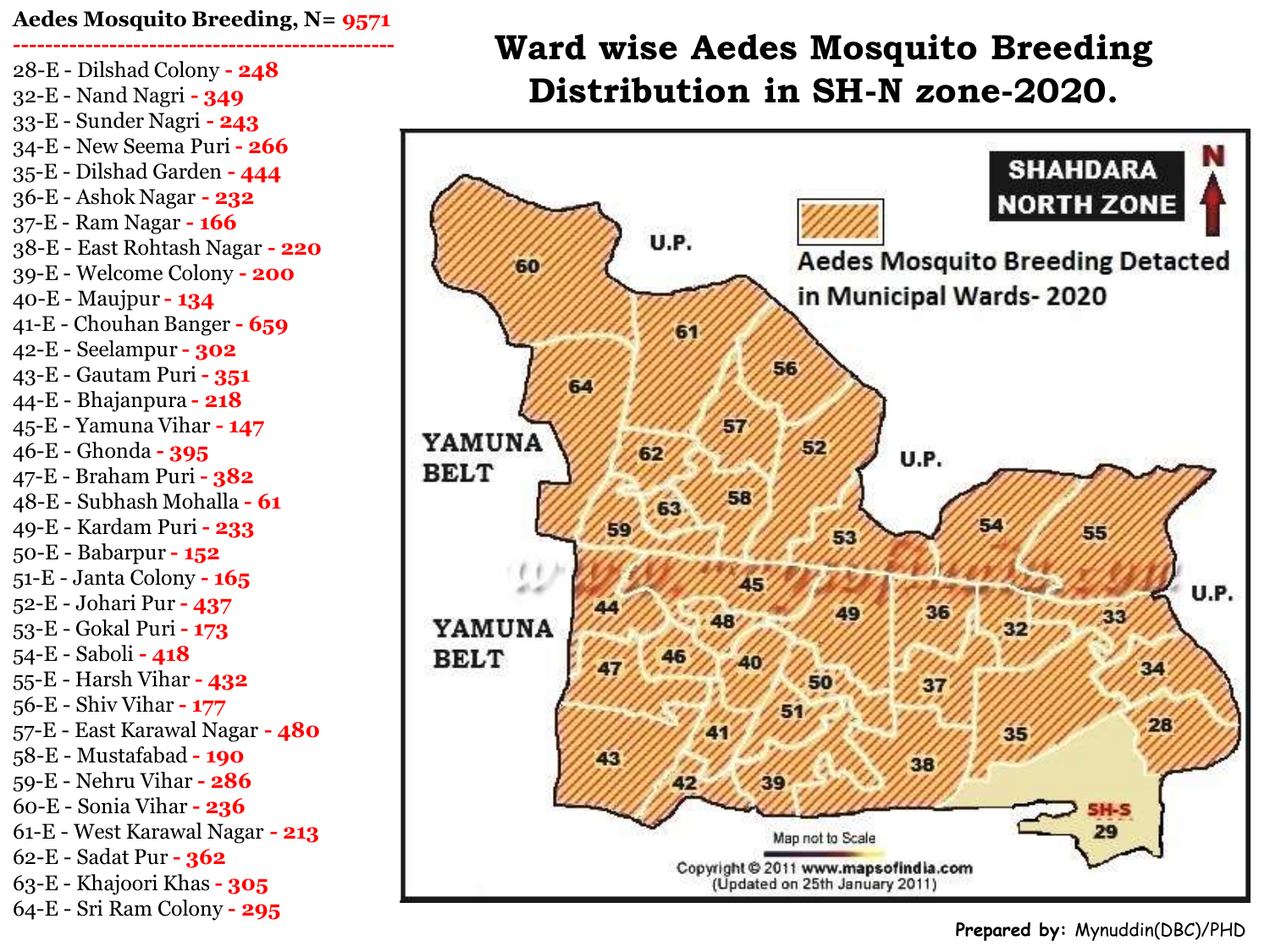## **Anopheles Mosquito Breeding, N= 73**

**---------------------------------------------------** 28-E - Dilshad Colony **- --** 32-E - Nand Nagri **- --** 33-E - Sunder Nagri **- 04** 34-E - New Seema Puri **- --** 35-E - Dilshad Garden **- --** 36-E - Ashok Nagar **- --** 37-E - Ram Nagar **- --** 38-E - East Rohtash Nagar **- --** 39-E - Welcome Colony **- 08** 40-E - Maujpur **- --** 41-E - Chouhan Banger **- --** 42-E - Seelampur **- --** 43-E - Gautam Puri **- 16** 44-E - Bhajanpura **- 08** 45-E - Yamuna Vihar **- --** 46-E - Ghonda - 00 47-E - Braham Puri **- 01** 48-E - Subhash Mohalla **- --** 49-E - Kardam Puri **- 01** 50-E - Babarpur **- --** 51-E - Janta Colony **- --** 52-E - Johari Pur **- --** 53-E - Gokal Puri **- --** 54-E - Saboli **- --** 55-E - Harsh Vihar **- 05** 56-E - Shiv Vihar **- 01** 57-E - East Karawal Nagar **- --** 58-E - Mustafabad **- --** 59-E - Nehru Vihar **- --** 60-E - Sonia Vihar **- 24** 61-E - West Karawal Nagar **- 01** 62-E - Sadat Pur **- --** 63-E - Khajoori Khas **- --** 64-E - Sri Ram Colony **- 04**

**Ward wise Anopheles Mosquito Breeding Distribution in SH-N zone-2020.**



**Prepared by:** Mynuddin(DBC)/PHD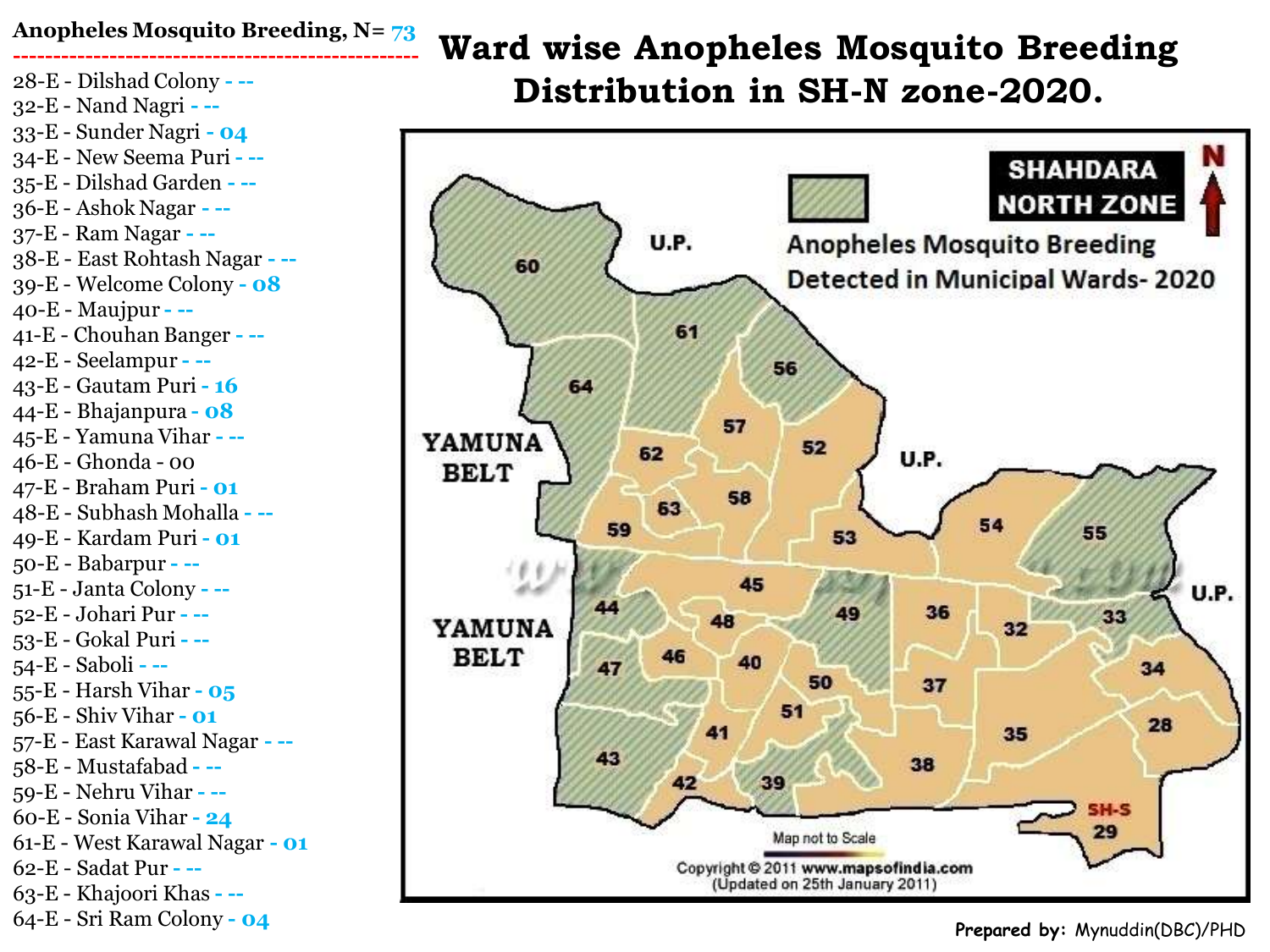#### **Dengue Cases, N= 35 Malaria cases, N=37 Chikungunya Cases, N=03**

**--------------------------------------------**

28-E - Dilshad Colony **- 01 + 02** 32-E - Nand Nagri **- 01 + 02** 33-E - Sunder Nagri **- 04 + 01** 34-E - New Seema Puri **- 01** 35-E - Dilshad Garden **- --** 36-E - Ashok Nagar **- 01 + 02** 37-E - Ram Nagar **- 02 + 01** 38-E - East Rohtash Nagar **- 01 + 01** 39-E - Welcome Colony **- 02 + 01** 40-E - Maujpur **- --** 41-E - Chouhan Banger **- -- + 01** 42-E - Seelampur **- -- + 02** 43-E - Gautam Puri **- -- + 02** 44-E - Bhajanpura **- 01** 45-E - Yamuna Vihar **- 01** 46-E - Ghonda **- --** 47-E - Braham Puri **- 01 + 03** 48-E - Subhash Mohalla **- 01** 49-E - Kardam Puri **- -- + 01** 50-E - Babarpur **- 01** 51-E - Janta Colony **- 01 + 01** 52-E - Johari Pur **- 02 + 02** 53-E - Gokal Puri **- 01 + 02 + 01** 54-E - Saboli **- -- + 02** 55-E - Harsh Vihar **- 05 + 01** 56-E - Shiv Vihar **- 02 + 02** 57-E - East Karawal Nagar **- --** 58-E - Mustafabad **- 01 + 03** 59-E - Nehru Vihar **- 01 + 01** 60-E - Sonia Vihar **- 02 + 02** 61-E - West Karawal Nagar **- --** 62-E - Sadat Pur **- --** 63-E - Khajoori Khas **- -- + 01 + 01** 64-E - Sri Ram Colony **- 02 + 01 + 01**

## **Ward wise Notified Malaria, Dengue & Chikungunya in SH-N zone-2020.**



**Prepared by:** Mynuddin(DBC)/PHD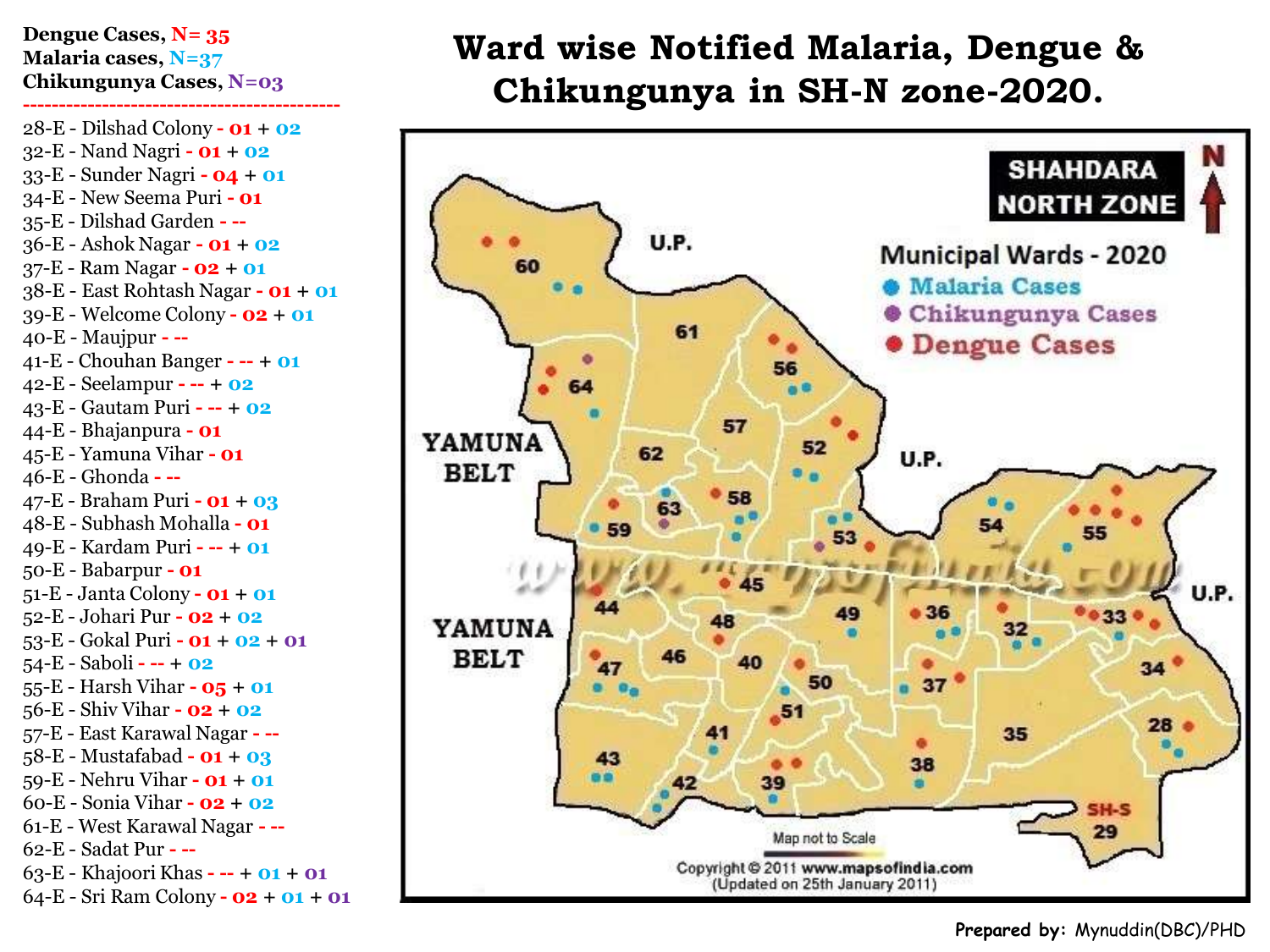#### **Aedes Mosquito Breeding, N= 7017 ------------------------------------------------**

01-E - Mayur Vihar-I **- 163** 02-E - Trilok Puri East **- 261** 03-E - Trilok Puri West **- 205** 04-E - New Ashok Nagar **- 290** 05-E - Dallu Pura **- 214** 06-E - Gharoli **- 210** 07-E - Kondli **- 236** 08-E - Kalyan Puri **- 188** 09-E - Mandawali **- 184** 10-E - Vinod Nagar **- 201** 11-E - Mayur Vihar-II **- 257** 12-E - Patpar Ganj **- 216** 13-E - Kishan Kunj **- 48** 14-E - Laxmi Nagar **- 159** 15-E - Shakarpur **- 225** 16-E - Pandav Nagar **- 114** 17-E - Vishwas Nagar **- 136** 18-E - Anand Vihar **- 439** 19-E - I.P. Extension **- 244** 20-E - Preet Vihar **- 402** 21-E - Krishna Nagar **- 348** 22-E- Anarkali **- 182** 23-E - Ghondli **- 144** 24-E - Geeta Colony **- 277** 25-E - Shastri Nagar **- 262** 26-E - Kanti Nagar **- 149** 27-E - Raghubarpura **- 323** 29-E - Vivek Vihar **- 211** 30-E - Jhilmil **- 165** 31-E - Shahdara **- 564 ------------------------------------------**

**Note: Ward No. 28-E is under the Shah (N) Zone.**

# **Ward wise Aedes Mosquito Breeding Distribution in SH-S zone-2020.**



#### **Prepared by:** Mynuddin(DBC)/PHD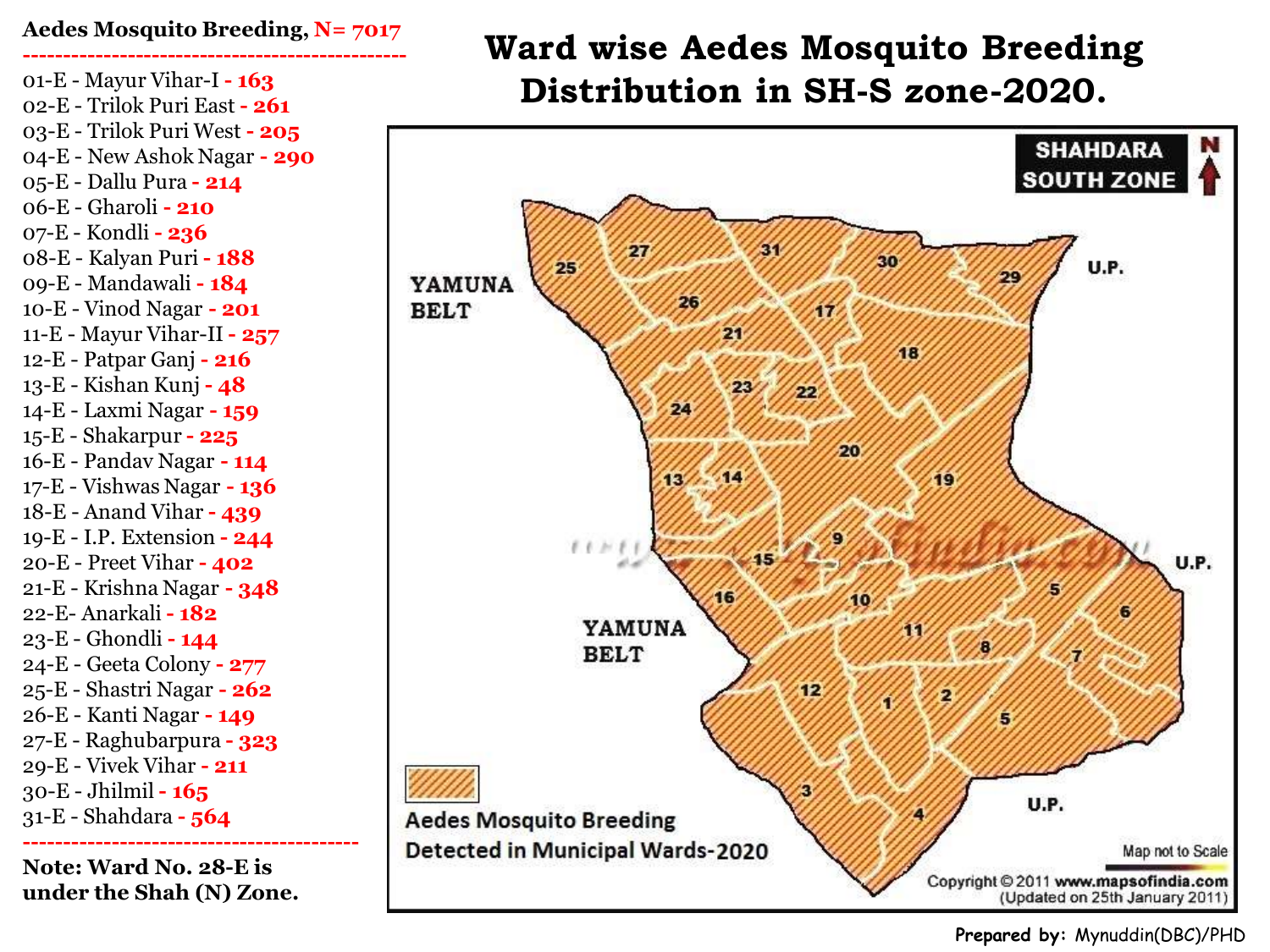### **Anopheles Mosquito Breeding, N= 46**

**---------------------------------------------------** 01-E - Mayur Vihar-I **- --** 02-E - Trilok Puri East **- --** 03-E - Trilok Puri West **- --** 04-E - New Ashok Nagar **- --** 05-E - Dallu Pura **- 02** 06-E - Gharoli **- 02** 07-E - Kondli **- --** 08-E - Kalyan Puri **- --** 09-E - Mandawali **- --** 10-E - Vinod Nagar **- --** 11-E - Mayur Vihar-II **- 16** 12-E - Patpar Ganj **- 07** 13-E - Kishan Kunj **- --** 14-E - Laxmi Nagar **- --** 15-E - Shakarpur **- --** 16-E - Pandav Nagar **- --** 17-E - Vishwas Nagar **- 01** 18-E - Anand Vihar **- --** 19-E - I.P. Extension **- 01** 20-E - Preet Vihar **- 09** 21-E - Krishna Nagar **- --** 22-E- Anarkali **- --** 23-E - Ghondli **- --** 24-E - Geeta Colony **- 06** 25-E - Shastri Nagar **- --** 26-E - Kanti Nagar **- 01** 27-E - Raghubarpura **- --** 29-E - Vivek Vihar **- 01** 30-E - Jhilmil **- --** 31-E - Shahdara **- -- -------------------------------------------**

**Note: Ward No. 28-E is under Shah (N) Zone.**

# **Ward wise Anopheles Mosquito Breeding Distribution in SH-S zone-2020.**



**Prepared by:** Mynuddin(DBC)/PHD